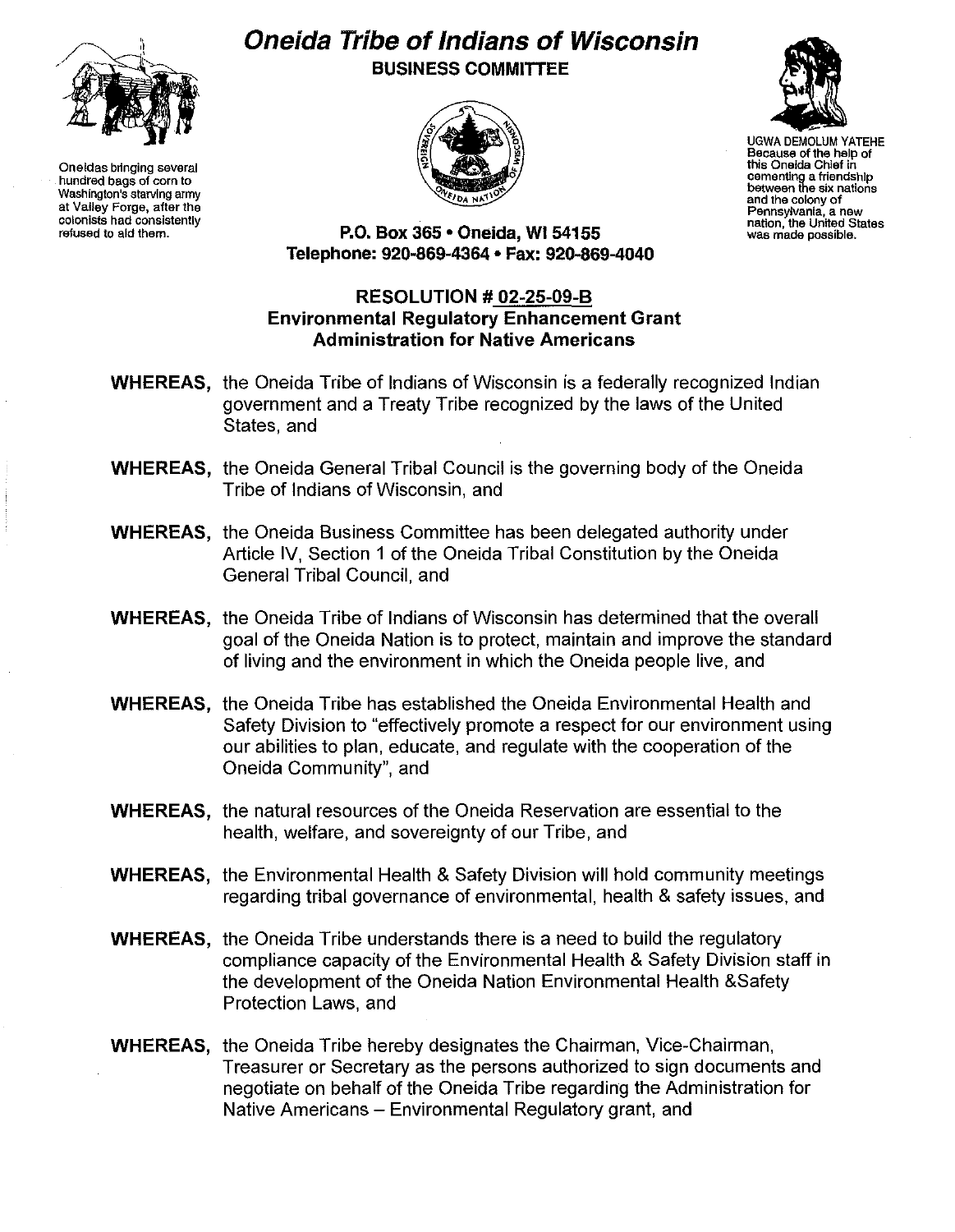**NOW, THEREFORE, BE IT RESOLVED:** that the Oneida Tribe of Indians of Wisconsin authorizes and submits a grant application to the Administration for Native Americans for a Environmental Regulatory Enhancement grant for an amount up to \$250,000 with a required match for an amount up to\$62,500.

## .c E R T I F I CAT **ION**

I, the undersigned, as Secretary of the Oneida Business Committee, hereby certify that the Oneida Business Committee is composed of 9 members of whom 5 members constitute a quorum. 7 members were present at a meeting duly called, noticed and held on the 25<sup>th</sup> day of February 2009; that the foregoing resolution was duly adopted at such meeting by a vote of 6 members for; 0 members against; 0 members not voting; and that said resolution has not been rescinded or amended in any way.

Patricia Hoeft, Tribal Secretary Oneida Business Committee

'According to the By-Laws, Article I, Section 1, the Chair votes "only in the case of a tie."